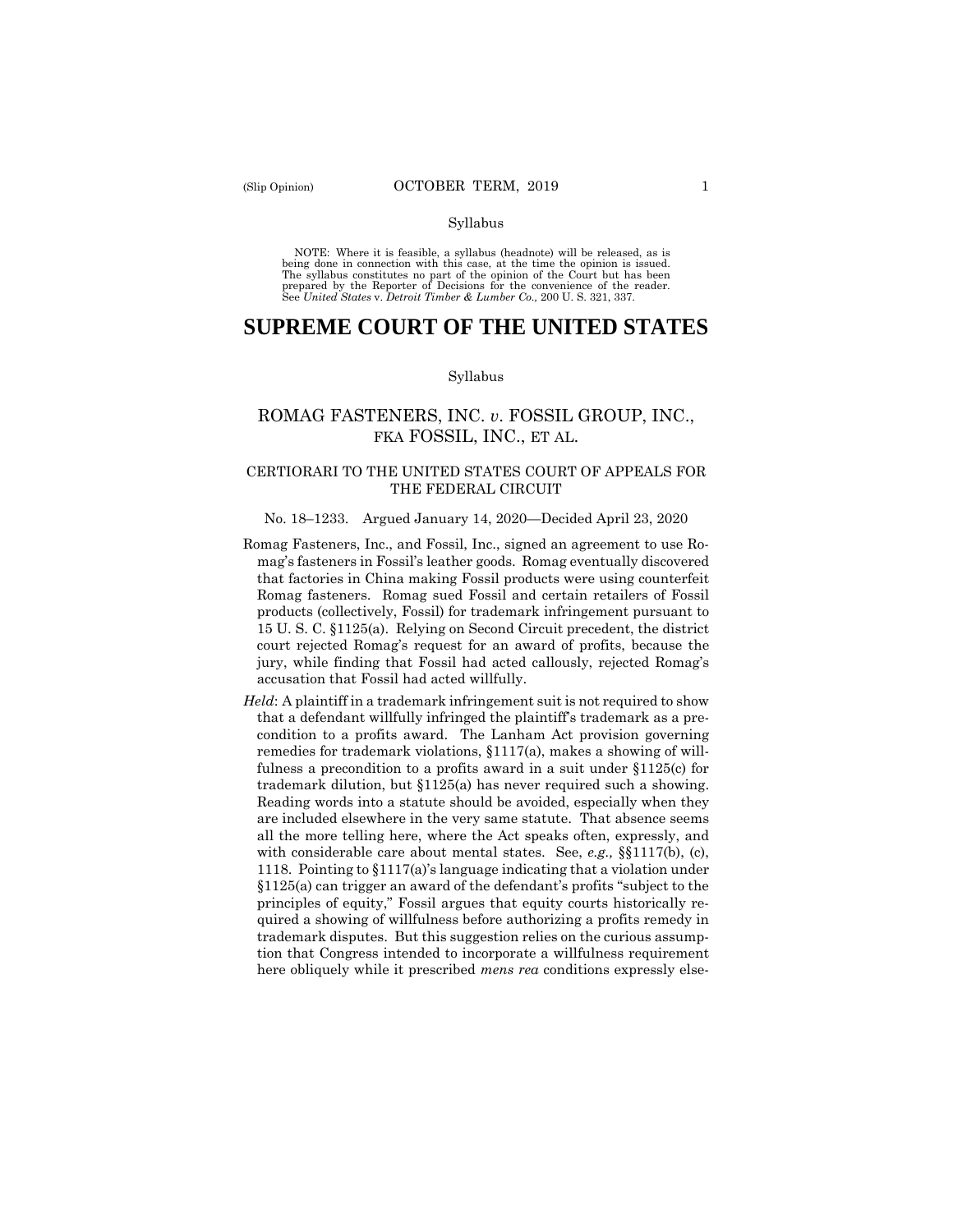#### Syllabus

 where throughout the Act. Nor is it likely that Congress meant to di- areas—to a narrow rule about a profits remedy within trademark law. rect "principles of equity"—a term more naturally suggesting fundamental rules that apply more systematically across claims and practice Even crediting Fossil's assumption, all that can be said with certainty is that Pre-Lanham Act case law supports the ordinary principle that a defendant's mental state is relevant to assigning an appropriate remedy. The place for reconciling the competing and incommensurable policy goals advanced by the parties is before policymakers. Pp. 2–7.

Vacated and remanded.

 GORSUCH, J., delivered the opinion of the Court, in which ROBERTS, C. J., and THOMAS, GINSBURG, BREYER, ALITO, KAGAN, and KAVANAUGH, JJ., joined. ALITO, J., filed a concurring opinion, in which BREYER and KAGAN, JJ., joined. SOTOMAYOR, J., filed an opinion concurring in the judgment.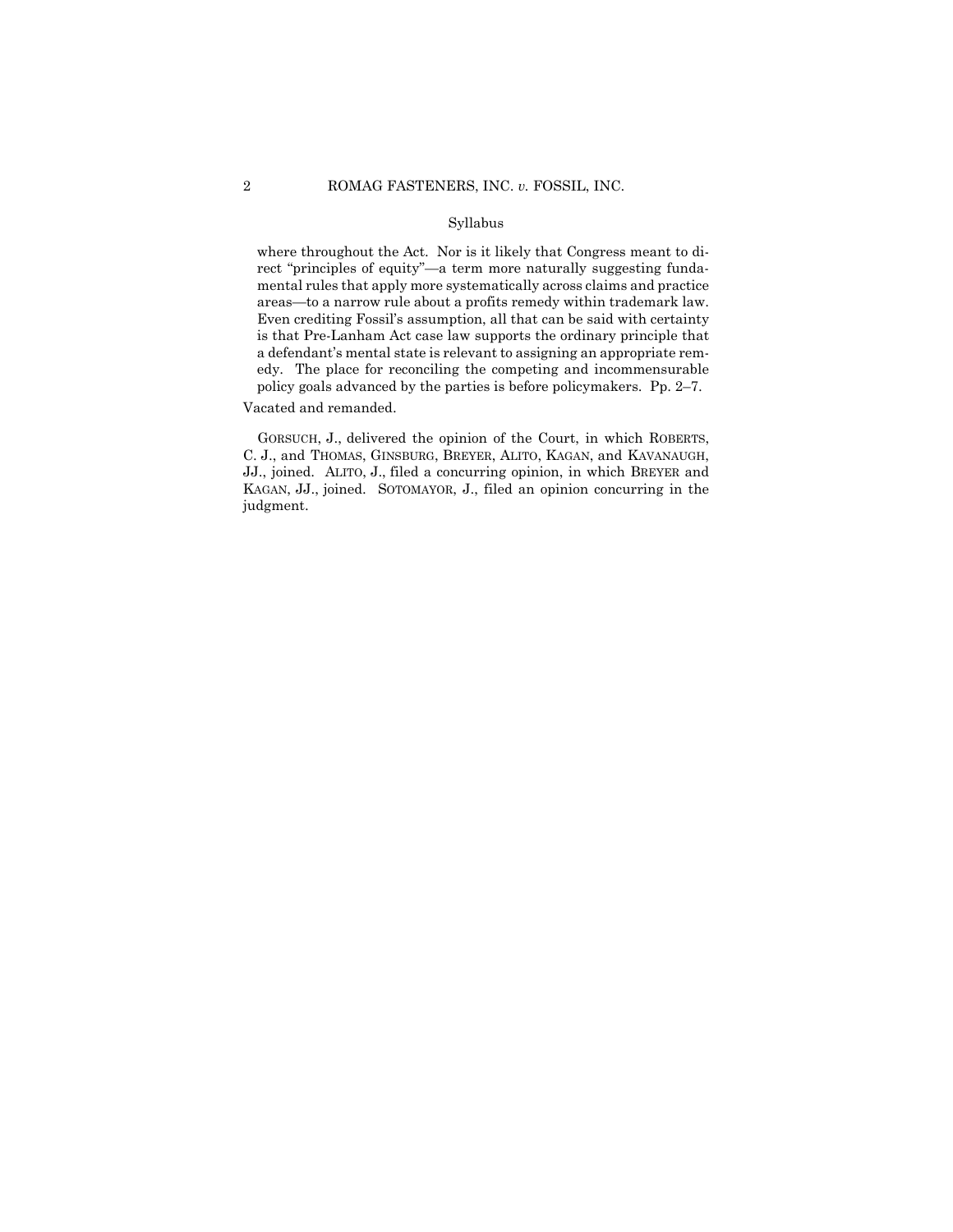NOTICE: This opinion is subject to formal revision before publication in the preliminary print of the United States Reports. Readers are requested to notify the Reporter of Decisions, Supreme Court of the United States, Wash-ington, D. C. 20543, of any typographical or other formal errors, in order that corrections may be made before the preliminary print goes to press.

### $\frac{1}{2}$  , where  $\frac{1}{2}$ **SUPREME COURT OF THE UNITED STATES**

#### $\frac{1}{2}$  ,  $\frac{1}{2}$  ,  $\frac{1}{2}$  ,  $\frac{1}{2}$  ,  $\frac{1}{2}$  ,  $\frac{1}{2}$ No. 18–1233

# ROMAG FASTENERS, INC., PETITIONER *v.*  FOSSIL, INC., ET AL.

# ON WRIT OF CERTIORARI TO THE UNITED STATES COURT OF APPEALS FOR THE FEDERAL CIRCUIT

#### [April 23, 2020]

### JUSTICE GORSUCH delivered the opinion of the Court.

 often stands in very different shoes than an intentional one. When it comes to remedies for trademark infringement, the Lanham Act authorizes many. A district court may award a winning plaintiff injunctive relief, damages, or the defendant's ill-gotten profits. Without question, a defendant's state of mind may have a bearing on what relief a plaintiff should receive. An innocent trademark violator But some circuits have gone further. These courts hold a plaintiff can win a profits remedy, in particular, only after showing the defendant *willfully* infringed its trademark. The question before us is whether that categorical rule can be reconciled with the statute's plain language.

The question comes to us in a case involving handbag fasteners. Romag sells magnetic snap fasteners for use in leather goods. Fossil designs, markets, and distributes a wide range of fashion accessories. Years ago, the pair signed an agreement allowing Fossil to use Romag's fasteners in Fossil's handbags and other products. Initially, both sides seemed content with the arrangement. But in time Romag discovered that the factories Fossil hired in China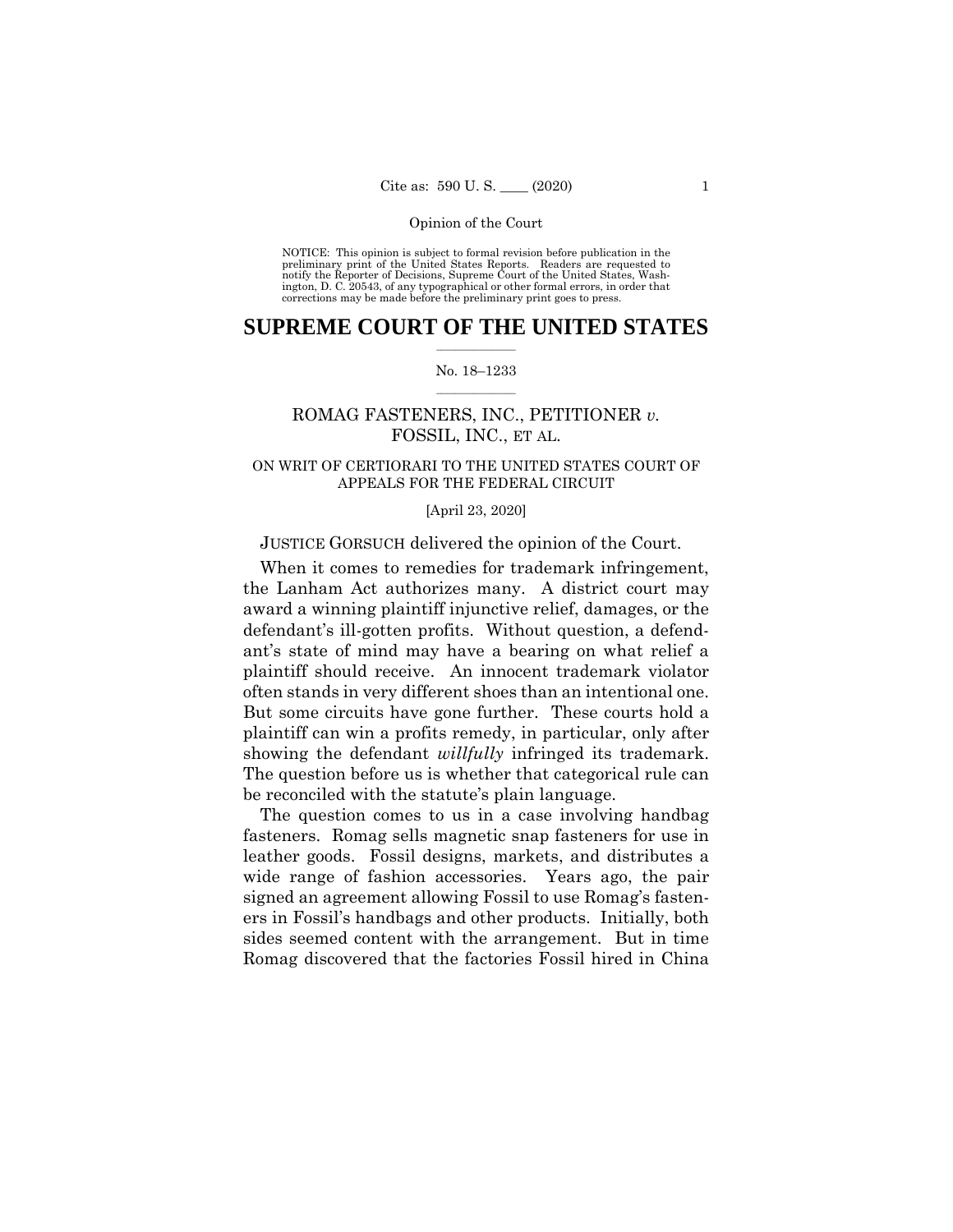to make its products were using counterfeit Romag fasteners—and that Fossil was doing little to guard against the practice. Unable to resolve its concerns amicably, Romag sued. The company alleged that Fossil had infringed its trademark and falsely represented that its fasteners came from Romag. After trial, a jury agreed with Romag, and found that Fossil had acted "in callous disregard" of Romag's rights. At the same time, however, the jury rejected Romag's accusation that Fossil had acted willfully, as that term was defined by the district court.

For our purposes, the last finding is the important one. By way of relief for Fossil's trademark violation, Romag sought (among other things) an order requiring Fossil to hand over the profits it had earned thanks to its trademark violation. But the district court refused this request. The court pointed out that controlling Second Circuit precedent requires a plaintiff seeking a profits award to prove that the defendant's violation was willful. Not all circuits, however, agree with the Second Circuit's rule. We took this case to resolve that dispute over the law's demands. 588 U.S. (2019).

Where does Fossil's proposed willfulness rule come from? The relevant section of the Lanham Act governing remedies for trademark violations, §35, 60 Stat. 439–440, as amended, 15 U. S. C. §1117(a), says this:

"When a violation of any right of the registrant of a mark registered in the Patent and Trademark Office, a violation under section 1125(a) or (d) of this title, or a willful violation under section 1125(c) of this title, shall have been established . . . , the plaintiff shall be entitled, subject to the provisions of sections 1111 and 1114 of this title, and subject to the principles of equity, to recover (1) defendant's profits, (2) any damages sustained by the plaintiff, and (3) the costs of the action."

Immediately, this language spells trouble for Fossil and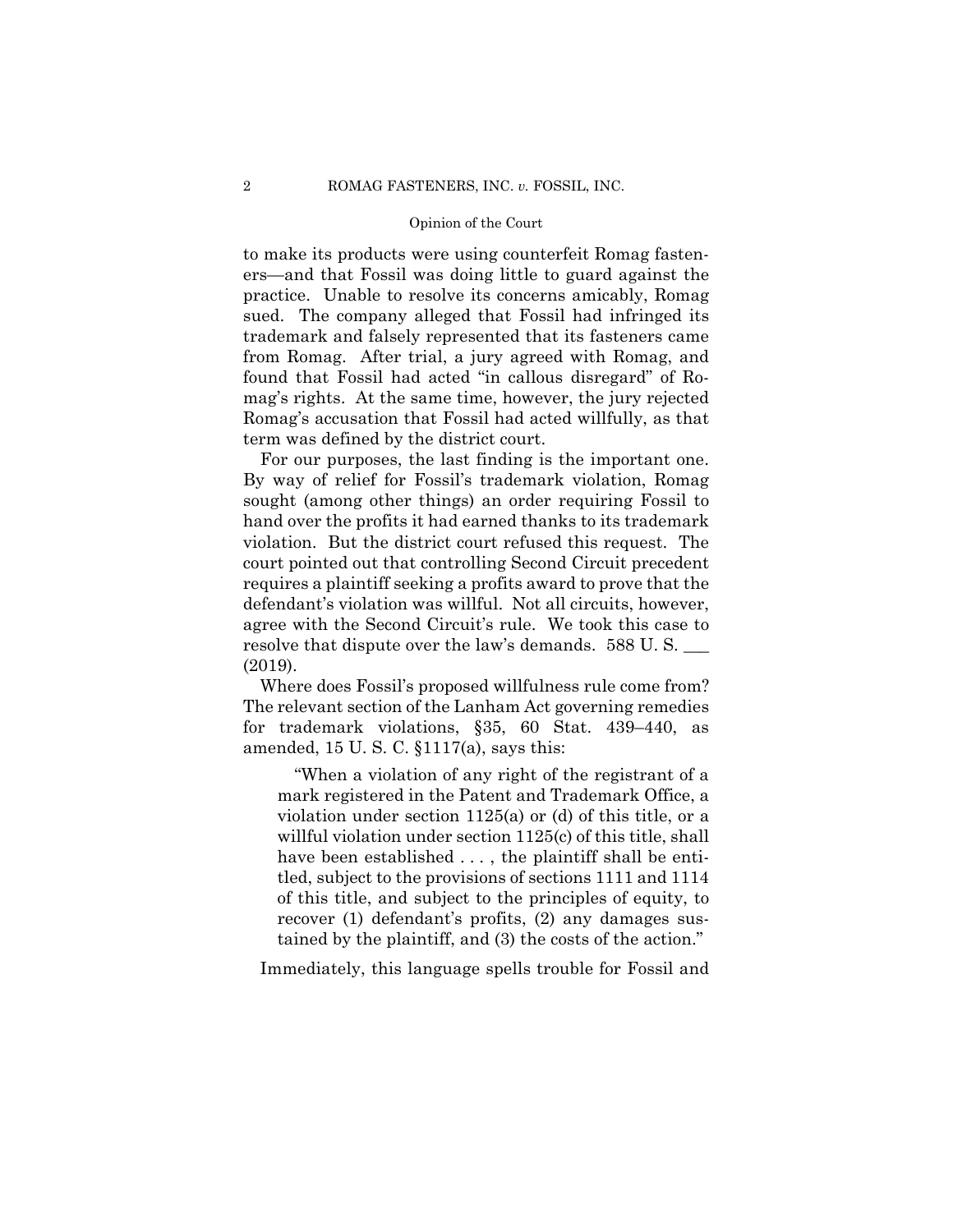the circuit precedent on which it relies. The statute does make a showing of willfulness a precondition to a profits award when the plaintiff proceeds under §1125(c). That section, added to the Lanham Act some years after its initial adoption, creates a cause of action for trademark dilution—conduct that lessens the association consumers have with a trademark. But Romag alleged and proved a violation of §1125(a), a provision establishing a cause of action for the false or misleading use of trademarks. And in cases like that, the statutory language has *never* required a showing of willfulness to win a defendant's profits. Yes, the law tells us that a profits award is subject to limitations found in §§1111 and 1114. But no one suggests those crossreferenced sections contain the rule Fossil seeks. Nor does this Court usually read into statutes words that aren't there. It's a temptation we are doubly careful to avoid when Congress has (as here) included the term in question elsewhere in the very same statutory provision.

A wider look at the statute's structure gives us even more reason for pause. The Lanham Act speaks often and expressly about mental states. Section 1117(b) requires courts to treble profits or damages and award attorney's fees when a defendant engages in certain acts *intentionally*  and with specified *knowledge*. Section 1117(c) increases the cap on statutory damages from \$200,000 to \$2,000,000 for certain *willful* violations. Section 1118 permits courts to order the infringing items be destroyed if a plaintiff proves any violation of §1125(a) or a *willful* violation of §1125(c). Section 1114 makes certain *innocent* infringers subject only to injunctions. Elsewhere, the statute specifies certain *mens rea* standards needed to establish liability, before even getting to the question of remedies. See, *e.g.,* §§1125(d)(1)(A)(i), (B)(i) (prohibiting certain conduct only if undertaken with "bad faith intent" and listing nine factors relevant to ascertaining bad faith intent). Without doubt, the Lanham Act exhibits considerable care with *mens rea*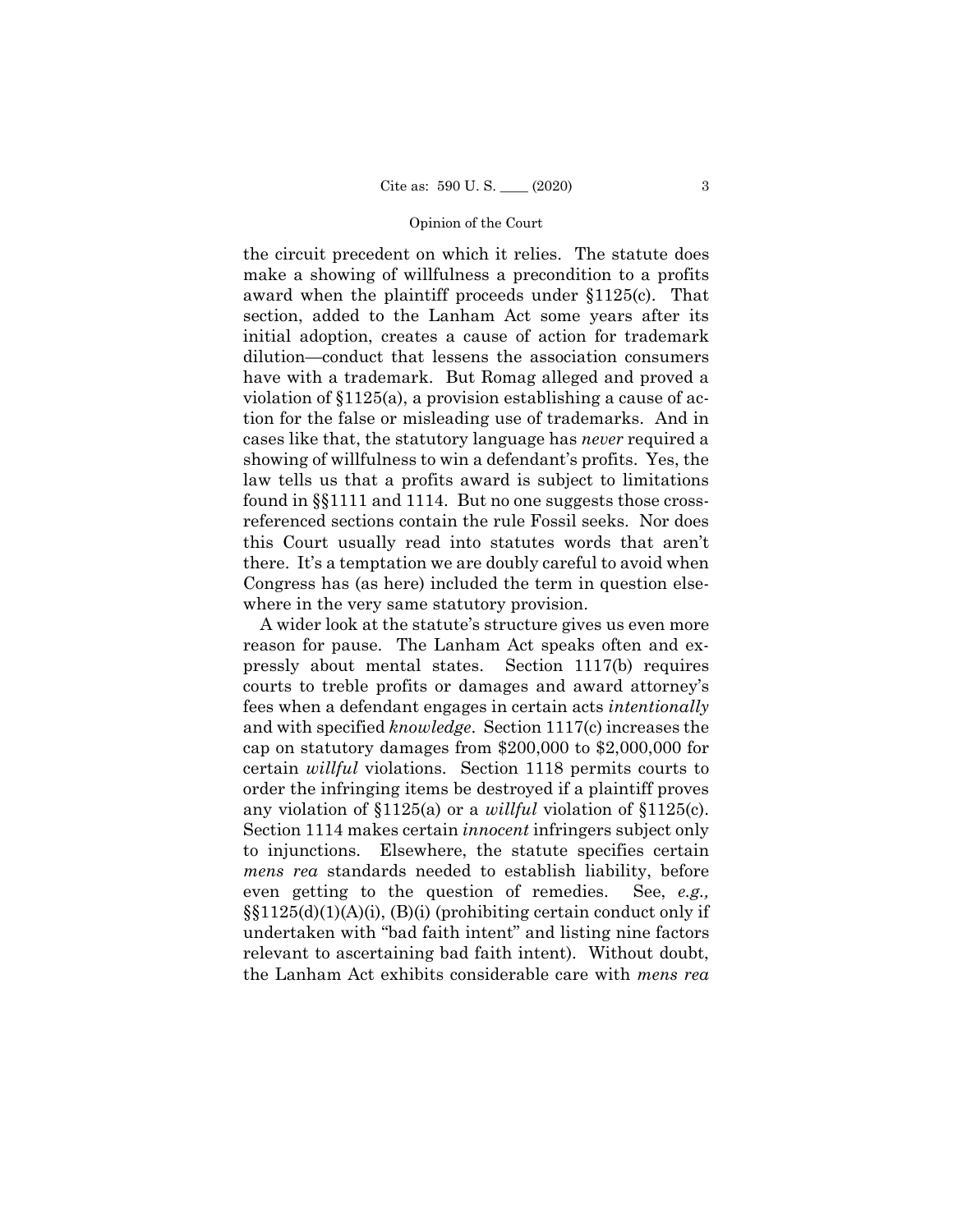standards. The absence of any such standard in the provision before us, thus, seems all the more telling.

So how exactly does Fossil seek to conjure a willfulness requirement out of §1117(a)? Lacking any more obvious statutory hook, the company points to the language indicating that a violation under §1125(a) can trigger an award of the defendant's profits "subject to the principles of equity." In Fossil's telling, equity courts historically required a showing of willfulness before authorizing a profits remedy in trademark disputes. Admittedly, equity courts didn't require so much in patent infringement cases and other arguably analogous suits. See, *e.g., Dowagiac Mfg. Co.* v. *Minnesota Moline Plow Co.*, 235 U. S. 641, 644, 650–651 (1915). But, Fossil says, trademark is different. There alone, a willfulness requirement was so long and universally recognized that today it rises to the level of a "principle of equity" the Lanham Act carries forward.

It's a curious suggestion. Fossil's contention that the term "principles of equity" includes a willfulness requirement would not directly contradict the statute's other, express *mens rea* provisions or render them wholly superfluous. But it would require us to assume that Congress intended to incorporate a willfulness requirement here obliquely while it prescribed *mens rea* conditions expressly elsewhere throughout the Lanham Act. That might be possible, but on first blush it isn't exactly an obvious construction of the statute.

Nor do matters improve with a second look. The phrase "principles of equity" doesn't readily bring to mind a substantive rule about *mens rea* from a discrete domain like trademark law. In the context of this statute, it more naturally suggests fundamental rules that apply more systematically across claims and practice areas. A principle is a "fundamental truth or doctrine, as of law; a comprehensive rule or doctrine which furnishes a basis or origin for others." Black's Law Dictionary 1417 (3d ed. 1933); Black's Law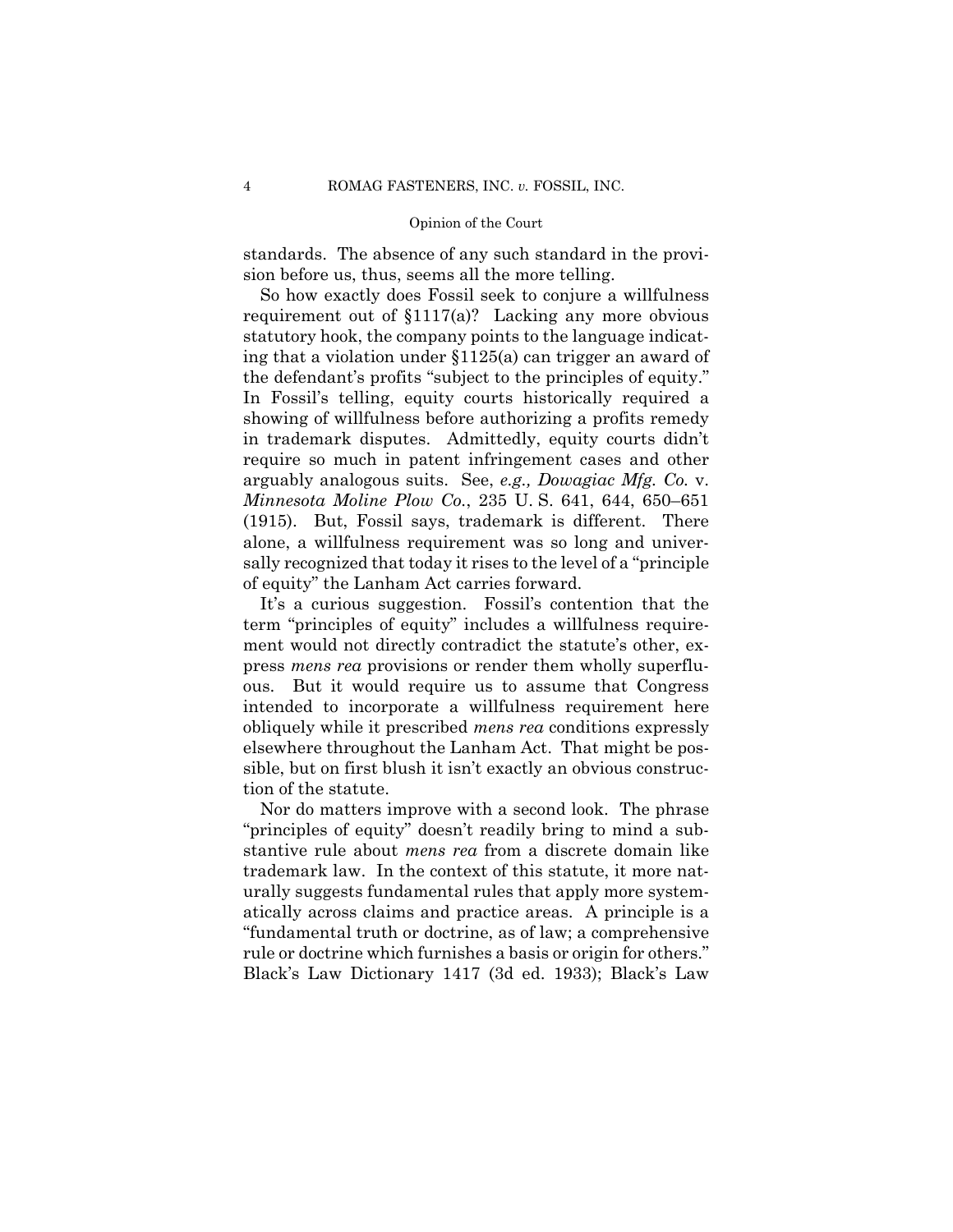*e.g., eBay Inc.* v. *MercExchange, L. L. C.*, 547 U. S. 388, 391, Dictionary 1357 (4th ed. 1951). And treatises and handbooks on the "principles of equity" generally contain transsubstantive guidance on broad and fundamental questions about matters like parties, modes of proof, defenses, and remedies. See, *e.g.*, E. Merwin, Principles of Equity and Equity Pleading (1895); J. Indermaur & C. Thwaites, Manual of the Principles of Equity (7th ed. 1913); H. Smith, Practical Exposition of the Principles of Equity (5th ed. 1914); R. Megarry, Snell's Principles of Equity (23d ed. 1947). Our precedent, too, has used the term "principles of equity" to refer to just such transsubstantive topics. See, 393 (2006); *Holmberg* v. *Armbrecht*, 327 U. S. 392, 395 (1946). Congress itself has elsewhere used "equitable principles" in just this way: An amendment to a different section of the Lanham Act lists "laches, estoppel, and acquiescence" as examples of "equitable principles." 15 U. S. C. §1069. Given all this, it seems a little unlikely Congress meant "principles of equity" to direct us to a narrow rule about a profits remedy within trademark law.

But even if we were to spot Fossil that first essential premise of its argument, the next has problems too. From the record the parties have put before us, it's far from clear whether trademark law historically required a showing of willfulness before allowing a profits remedy. The Trademark Act of 1905—the Lanham Act's statutory predecessor which many earlier cases interpreted and applied—did not mention such a requirement. It's true, as Fossil notes, that some courts proceeding before the 1905 Act, and even some later cases following that Act, did treat willfulness or something like it as a prerequisite for a profits award and rarely authorized profits for purely good-faith infringement. See, *e.g., Horlick's Malted Milk Corp.* v. *Horluck's, Inc.*, 51 F. 2d 357, 359 (WD Wash. 1931) (explaining that the plaintiff "cannot recover defendant's profits unless it has been shown beyond a reasonable doubt that defendant was guilty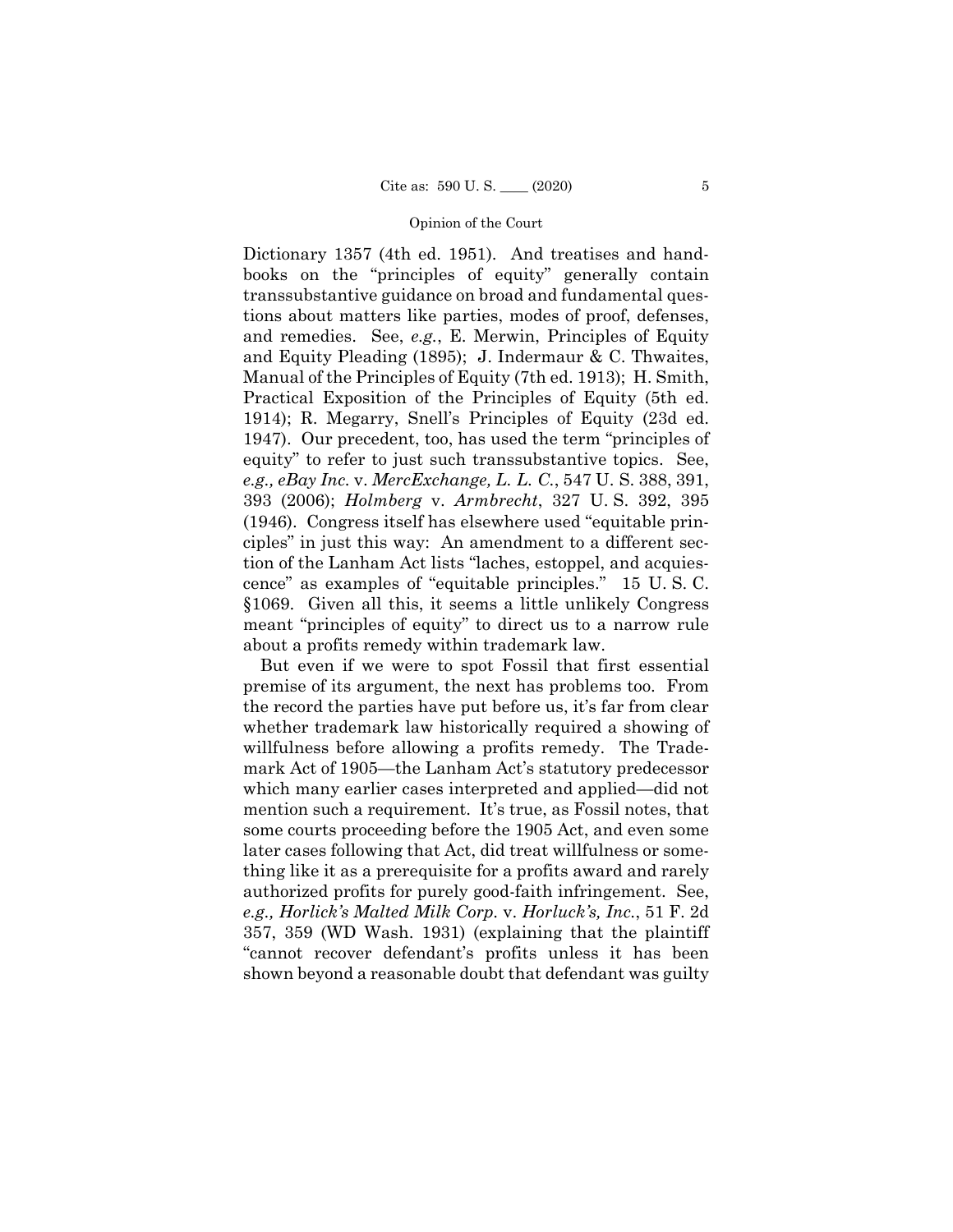of willful fraud in the use of the enjoined trade-name"); see also *Saxlehner* v. *Siegel-Cooper Co.*, 179 U. S. 42, 42–43 (1900) (holding that one defendant "should not be required to account for gains and profits" when it "appear[ed] to have acted in good faith"). But Romag cites other cases that expressly rejected any such rule. See, *e.g., Oakes* v. *Tonsmierre*, 49 F. 447, 453 (CC SD Ala. 1883); see also *Stonebraker* v. *Stonebraker*, 33 Md. 252, 268 (1870); *Lawrence-Williams Co.* v. *Societe Enfants Gombault et Cie*, 52 F. 2d 774, 778 (CA6 1931).

The confusion doesn't end there. Other authorities advanced still different understandings about the relationship between *mens rea* and profits awards in trademark cases. See, *e.g.,* H. Nims, Law of Unfair Competition and Trade-Marks §424 (2d ed. 1917) ("An accounting will not be ordered where the infringing party acted innocently and in ignorance of the plaintiff's rights"); N. Hesseltine, Digest of the Law of Trade-Marks and Unfair Trade 305 (1906) (contrasting a case holding "[n]o account as to profits allowed except as to user after *knowledge* of plaintiff's right to trademark" and one permitting profits "although defendant did not know of infringement" (emphasis added)). And the vast majority of the cases both Romag and Fossil cite simply failed to speak clearly to the issue one way or another. See, *e.g., Hostetter* v. *Vowinkle*, 12 F. Cas. 546, 547 (No. 6,714) (CC Neb. 1871); *Graham* v. *Plate*, 40 Cal. 593, 597–599 (1871); *Hemmeter Cigar Co.* v. *Congress Cigar Co*., 118 F. 2d 64, 71–72 (CA6 1941).

At the end of it all, the most we can say with certainty is this. *Mens rea* figured as an important consideration in awarding profits in pre-Lanham Act cases. This reflects the ordinary, transsubstantive principle that a defendant's mental state is relevant to assigning an appropriate remedy. That principle arises not only in equity, but across many legal contexts. See, *e.g., Smith* v. *Wade*, 461 U. S. 30, 38–51 (1983) (42 U. S. C. §1983); *Morissette* v. *United*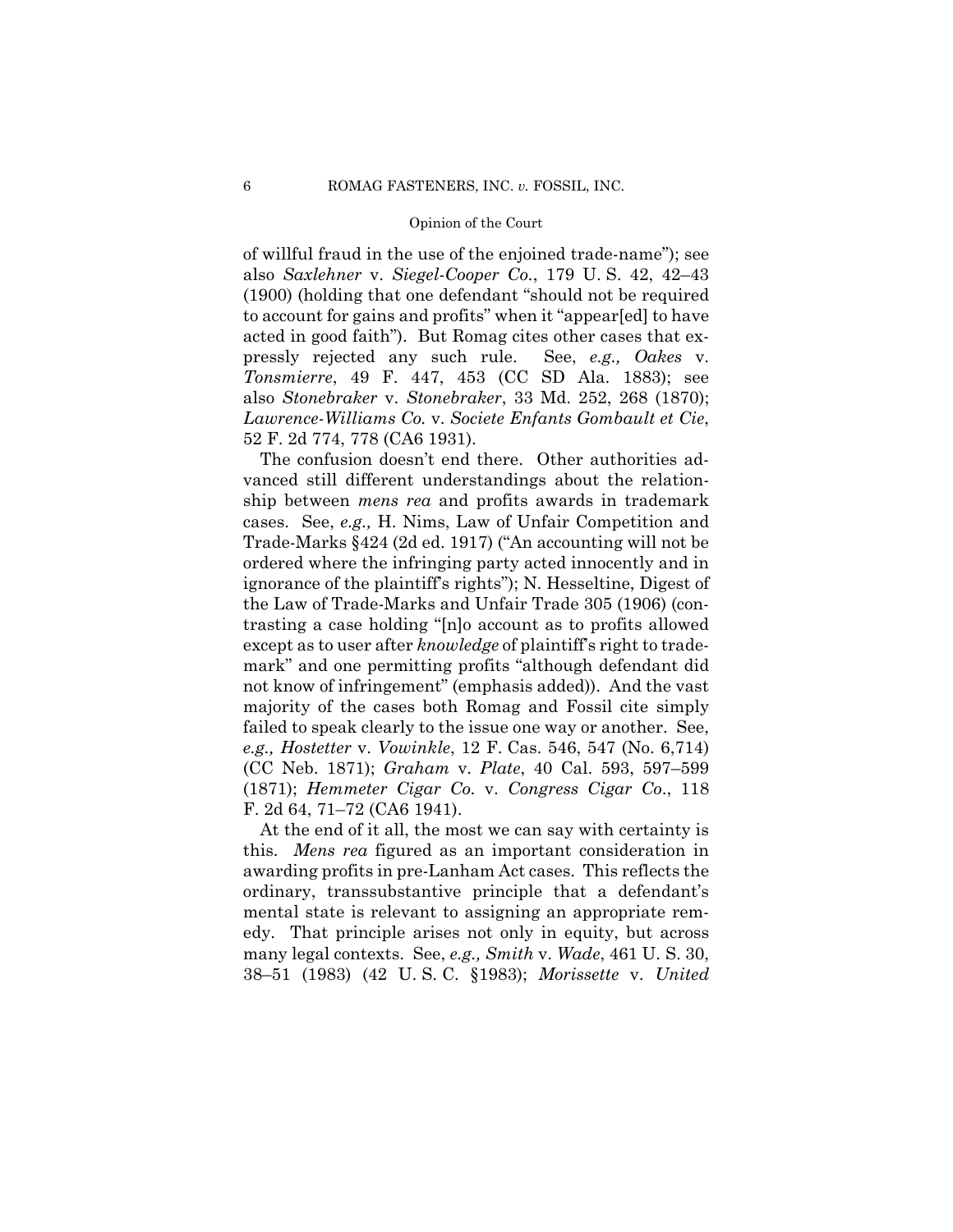*States*, 342 U. S. 246, 250–263 (1952) (criminal law); *Wooden-Ware Co.* v. *United States*, 106 U. S. 432, 434–435 (1882) (common law trespass). It's a principle reflected in the Lanham Act's text, too, which permits greater statutory damages for certain willful violations than for other violations. 15 U. S. C. §1117(c). And it is a principle long reflected in equity practice where district courts have often considered a defendant's mental state, among other factors, when exercising their discretion in choosing a fitting remedy. See, *e.g., L. P. Larson, Jr., Co.* v. *Wm. Wrigley, Jr., Co.*, 277 U. S. 97, 99–100 (1928); *Lander* v. *Lujan*, 888 F. 2d 153, 155–156 (CADC 1989); *United States* v. *Klimek*, 952 F. Supp. 1100, 1117 (ED Pa. 1997). Given these traditional principles, we do not doubt that a trademark defendant's mental state is a highly important consideration in determining whether an award of profits is appropriate. But acknowledging that much is a far cry from insisting on the inflexible precondition to recovery Fossil advances.

 policymakers have ordained, and here our task is clear. With little to work with in the statute's language, structure, and history, Fossil ultimately rests on an appeal to policy. The company tells us that stouter restraints on profits awards are needed to deter "baseless" trademark suits. Meanwhile, Romag insists that its reading of the statute will promote greater respect for trademarks in the "modern global economy." As these things go, *amici* amplify both sides' policy arguments. Maybe, too, each side has a point. But the place for reconciling competing and incommensurable policy goals like these is before policymakers. This Court's limited role is to read and apply the law those The judgment of the court of appeals is vacated, and the case is remanded for further proceedings consistent with this opinion.

*It is so ordered.*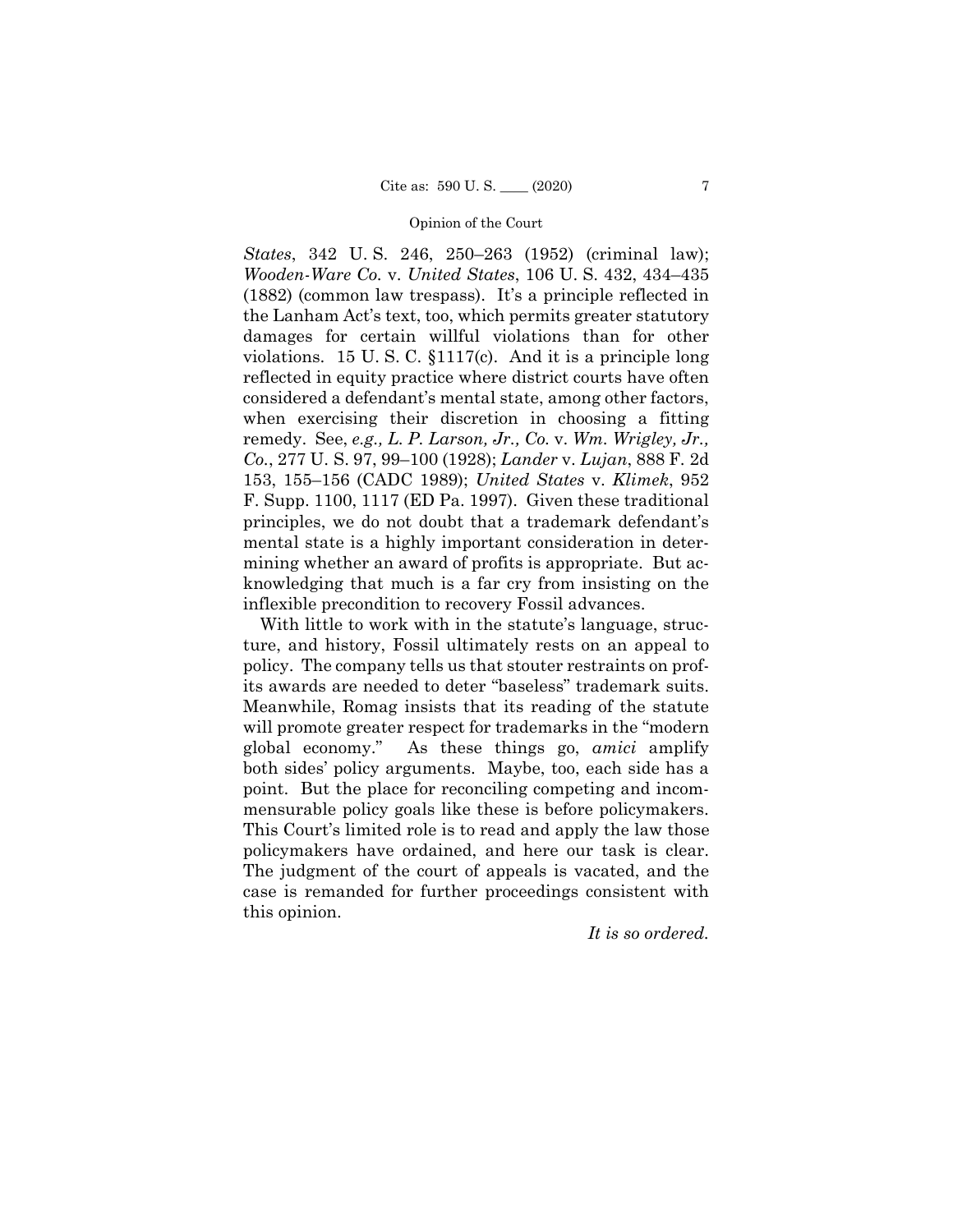ALITO, J., concurring

### $\frac{1}{2}$  , where  $\frac{1}{2}$ **SUPREME COURT OF THE UNITED STATES**

### $\frac{1}{2}$  ,  $\frac{1}{2}$  ,  $\frac{1}{2}$  ,  $\frac{1}{2}$  ,  $\frac{1}{2}$  ,  $\frac{1}{2}$ No. 18–1233

# ROMAG FASTENERS, INC., PETITIONER *v.*  FOSSIL, INC., ET AL.

# ON WRIT OF CERTIORARI TO THE UNITED STATES COURT OF APPEALS FOR THE FEDERAL CIRCUIT

[April 23, 2020]

JUSTICE ALITO, with whom JUSTICE BREYER and JUSTICE KAGAN join, concurring.

a prerequisite. App. to Pet. for Cert. 32a. That is incorrect. We took this case to decide whether willful infringement is a prerequisite to an award of profits under 15 U. S. C. §1117(a). The decision below held that willfulness is such The relevant authorities, particularly pre-Lanham Act case law, show that willfulness is a highly important consideration in awarding profits under §1117(a), but not an absolute precondition. I would so hold and concur on that ground.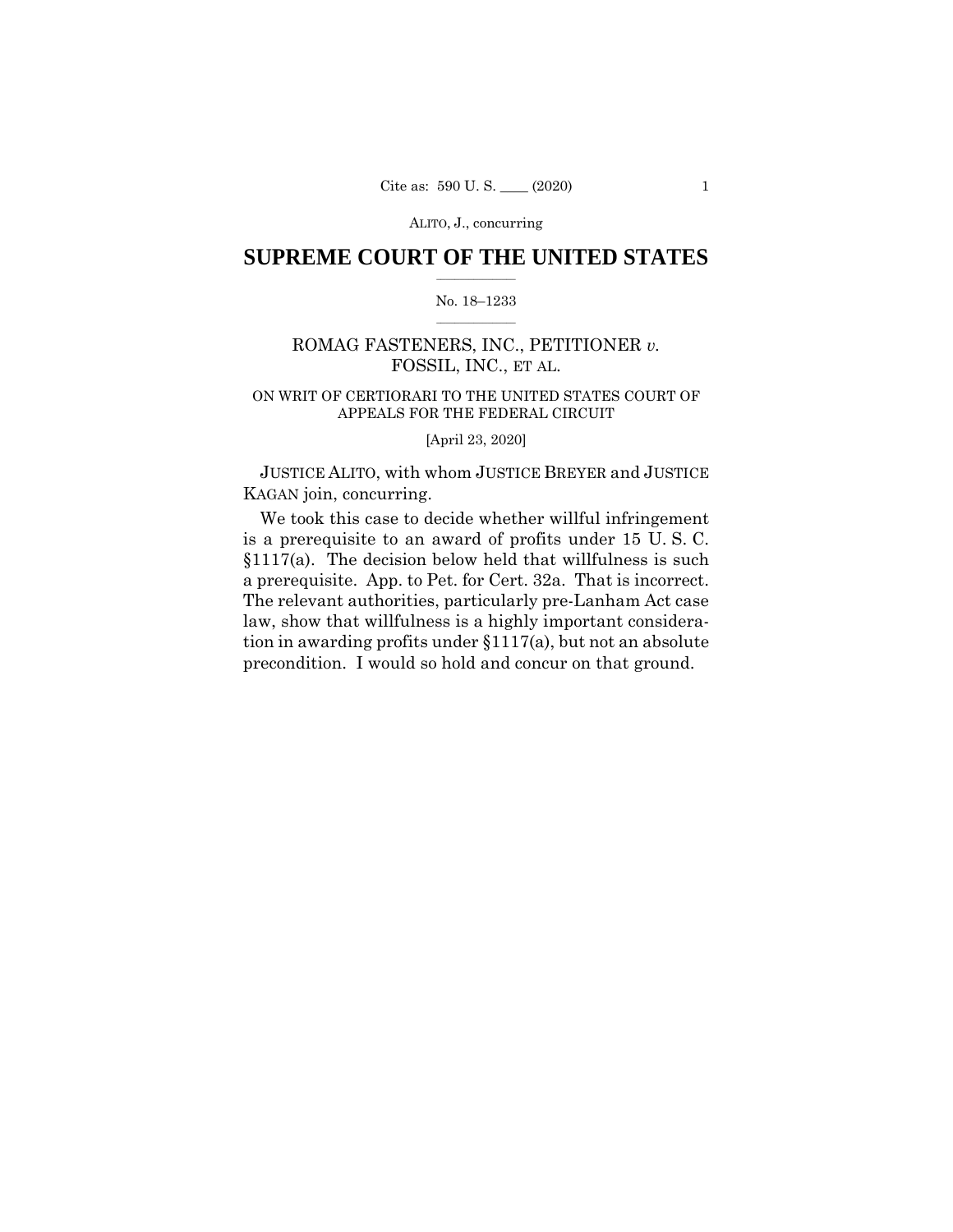SOTOMAYOR, J., concurring in judgment

### $\frac{1}{2}$  , where  $\frac{1}{2}$ **SUPREME COURT OF THE UNITED STATES**

#### $\frac{1}{2}$  ,  $\frac{1}{2}$  ,  $\frac{1}{2}$  ,  $\frac{1}{2}$  ,  $\frac{1}{2}$  ,  $\frac{1}{2}$ No. 18–1233

# ROMAG FASTENERS, INC., PETITIONER *v.*  FOSSIL, INC., ET AL.

# ON WRIT OF CERTIORARI TO THE UNITED STATES COURT OF APPEALS FOR THE FEDERAL CIRCUIT

[April 23, 2020]

### JUSTICE SOTOMAYOR, concurring in the judgment.

I agree that 15 U. S. C. §1117(a) does not impose a "willfulness" prerequisite for awarding profits in trademark infringement actions. Courts of equity, however, defined "willfulness" to encompass a range of culpable mental states—including the equivalent of recklessness, but excluding "good faith" or negligence. See 5 McCarthy on Trademarks and Unfair Competition §30:62 (5th ed. 2019) (explaining that "willfulness" ranged from fraudulent and knowing to reckless and indifferent behavior); see also, *e.g., Lawrence-Williams Co.* v. *Societe Enfants Gombault et Cie*, 52 F. 2d 774, 778 (CA6 1931); *Regis* v. *Jaynes*, 191 Mass. 245, 248–249, 77 N. E. 774, 776 (1906).

The majority suggests that courts of equity were just as likely to award profits for such "willful" infringement as they were for "innocent" infringement. *Ante*, at 5–6. But that does not reflect the weight of authority, which indicates that profits were hardly, if ever, awarded for innocent infringement. See, *e.g., Wood* v. *Peffer*, 55 Cal. App. 2d 116, 125 (1942) (explaining that "equity constantly refuses, for want of fraudulent intent, the prayer for an accounting of profits"); *Globe-Wernicke Co.* v. *Safe-Cabinet Co.*, 110 Ohio St. 609, 617, 144 N. E. 711, 713 (1924) ("By the great weight of authority, particularly where the infringement . . . was